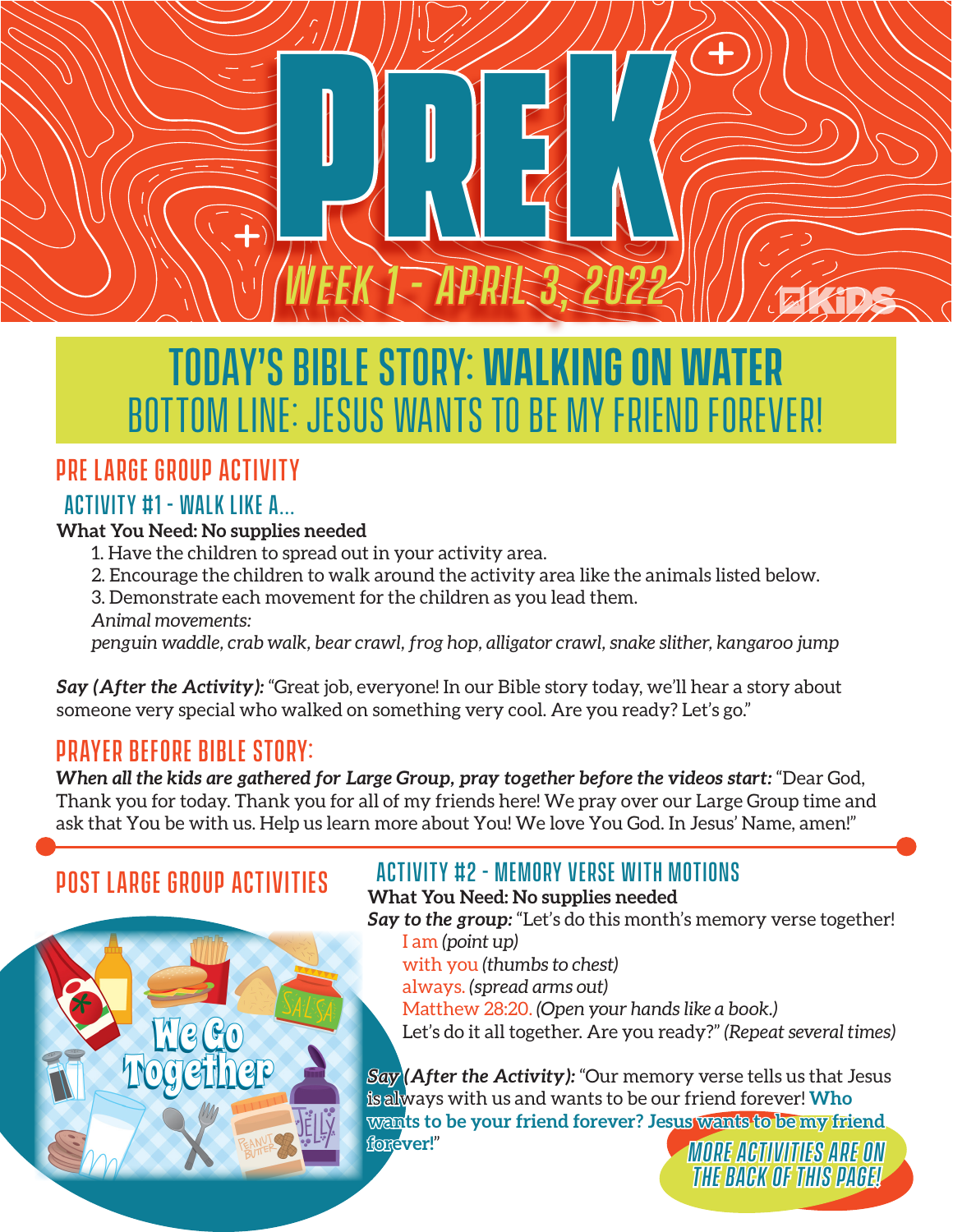### Activity #3 - Walking on water

**What You Need: "Disciples in Boat" and "Walking Jesus" Activity Pages, Scissors, Craft sticks, Glue sticks, Crayons**

1. Give each child a "Disciples in Boat" page to color.

2. When they are done, give them a "Walking Jesus" cutout.

3. Instruct them to color their Jesus cutout then glue it to the end of a craft stick.

4. Next, show the children how to push their "Walking Jesus" through the pre-cut slit from the back of the page.

5. Then show them how to hold the craft stick and make Jesus "walk" by sliding the cutout back and forth.

6. Talk about how our friend, Jesus, can do things that only He can do, like walk on water and always be with us.

*Say (After the Activity):* "Our friend, Jesus, was always with Peter, and He is always with us, too. Jesus is the best friend we will ever have, and He wants to be our friend forever. **Who wants to be your friend forever? Jesus wants to be my friend forever!**"

#### Activity #4 - Four Corners

#### **What You Need: "Places You Go" Activity Pages, Wall tape**

1. Tape a picture to the wall at preschooler level in each corner your room or activity area.

2. Gather the children in the center of your activity area.

3. Lead the children to one of the pictures.

4. Identify the place in the picture and use the dialogue below to talk about how Jesus is always with you in that place.

5. Then, walk back to the center of the activity area to travel to a different picture.

6. Repeat with all four pictures.

*Say (After the Activity):* "I'm SO glad to have a good, good friend like Jesus. He is with us wherever we go. Tell me, **who wants to be your friend forever? Jesus wants to be my friend forever!**"